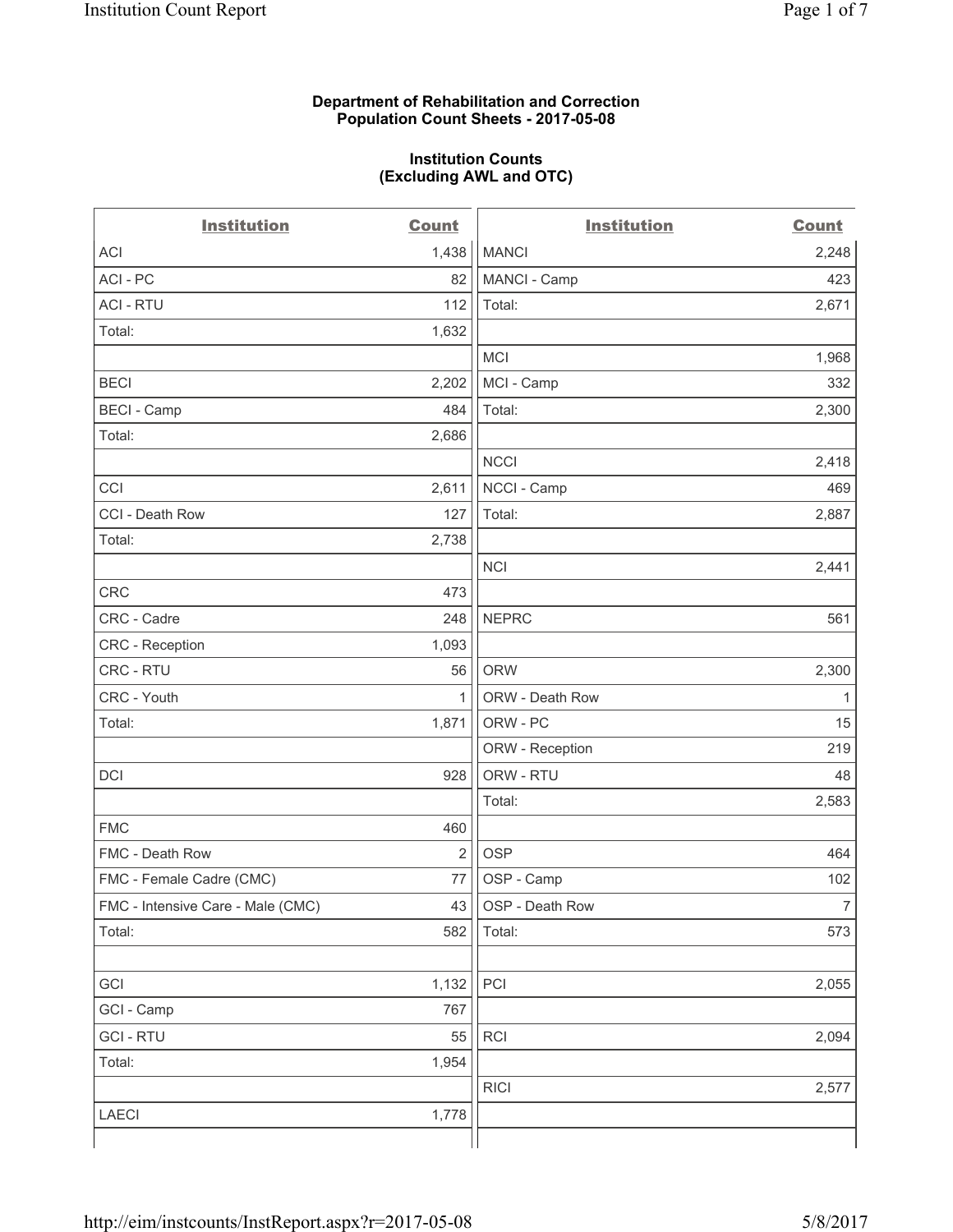|                          |       | SCI              |                          | 2,028  |
|--------------------------|-------|------------------|--------------------------|--------|
| LECI                     | 2,056 |                  |                          |        |
| LECI - Camp              | 166   | SOCF             |                          | 1,231  |
| Total:                   | 2,222 | SOCF - RTU       |                          | 56     |
|                          |       | Total:           |                          | 1,287  |
| LOCI                     | 2,243 |                  |                          |        |
|                          |       | <b>TCI</b>       |                          | 1,092  |
| LORCI                    | 235   | TCI - Camp       |                          | 448    |
| LORCI - Cadre            | 161   | Total:           |                          | 1,540  |
| <b>LORCI - Reception</b> | 1,061 |                  |                          |        |
| Total:                   | 1,457 | <b>TOCI</b>      |                          | 924    |
|                          |       | <b>TOCI - PC</b> |                          | 96     |
| <b>MACI</b>              | 1,063 | Total:           |                          | 1,020  |
| MACI - Minimum           | 1,292 |                  |                          |        |
| Total:                   | 2,355 | <b>WCI</b>       |                          | 1,149  |
|                          |       | WCI - RTU        |                          | 91     |
|                          |       | Total:           |                          | 1,240  |
|                          |       |                  |                          |        |
|                          |       |                  | <b>Total Population:</b> | 50,303 |

\* The Total Population includes 30 Offenders with Reason Codes 30 & 31. \*\* The Total Population includes 40 Offenders with Reason Code 0A.

# **Male Population by Security Level (Include AWL and Exclude OTC)**

| $\mathbf{v}$<br><b>Security Level</b> | <b>Body</b> | $\mathbf{r}$<br><b>AWL</b> | $(-OTC)$       | <b>Total</b> |
|---------------------------------------|-------------|----------------------------|----------------|--------------|
| Total Level 5                         | 85          | $\overline{2}$             | $\overline{2}$ | 85           |
| Total Level 4                         | 2,037       | 19                         | 16             | 2,040        |
| Total Level 3                         | 11,975      | 155                        | 111            | 12,019       |
| Total Level 2                         | 15,970      | 220                        | 156            | 16,034       |
| Total Level 1                         | 15,852      | 169                        | 85             | 15,936       |
| <b>Total Death Row</b>                | 137         |                            |                | 137          |
| <b>Total Male</b>                     | 46,056      | 566                        | 371            | 46,251       |

## **Female Population by Institution (Include AWL and Exclude OTC)**

| <b>Institution</b>       | <b>Body</b> | <b>AWL</b> | <u>(-OTC)</u> | <b>Total</b> |
|--------------------------|-------------|------------|---------------|--------------|
| <b>DCI</b>               | 928         | 10         |               | 931          |
| <b>FMC</b>               | 21          |            | U             | 25           |
| FMC - Female Cadre (CMC) | 77          |            |               |              |
| <b>NEPRC</b>             | 561         | 18         | 5             | 574          |
| <b>ORW</b>               | 2,299       | 50         | 24            | 2,325        |
|                          |             |            |               |              |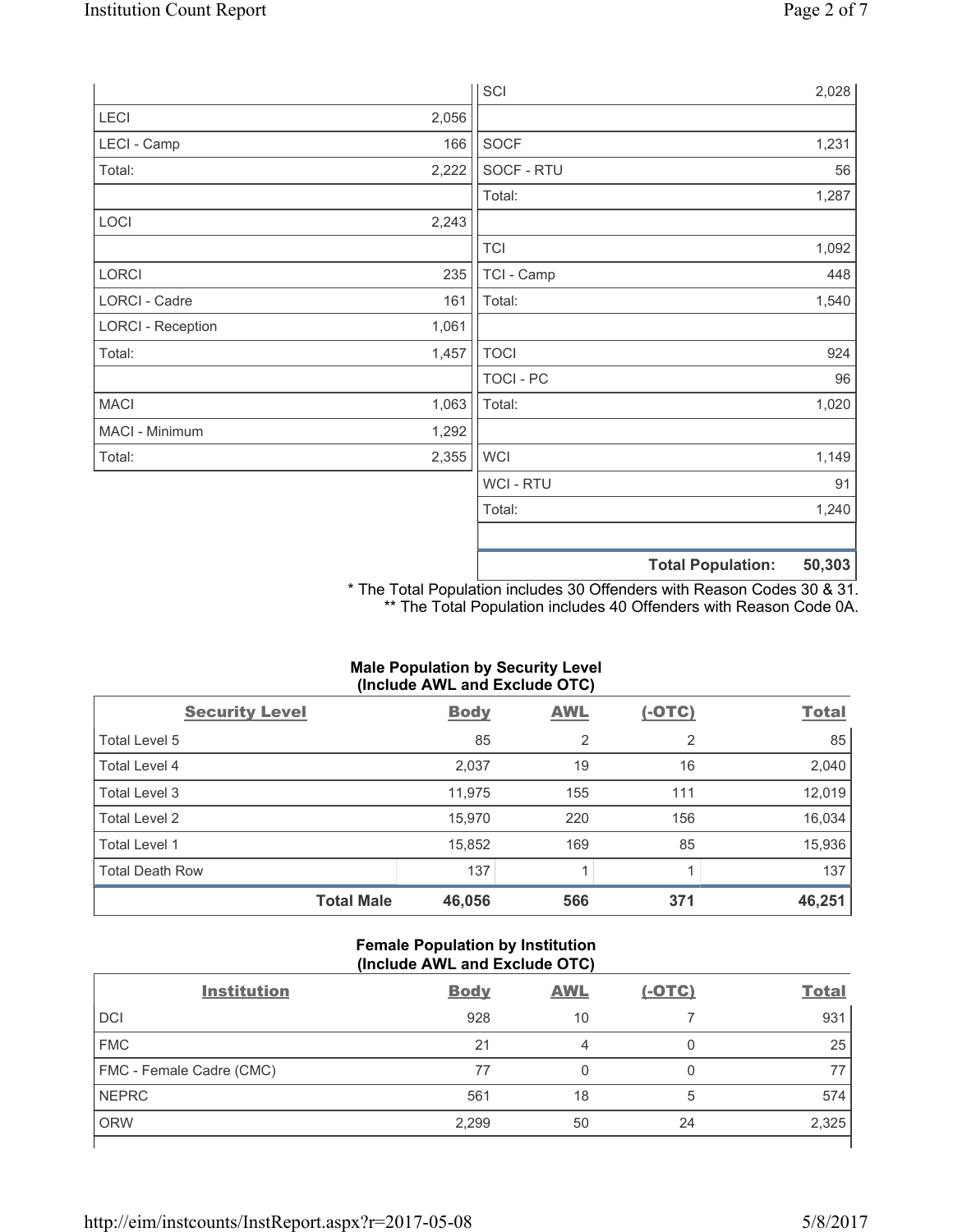| <b>ORW</b> - Death Row   |        | 0   |     |        |
|--------------------------|--------|-----|-----|--------|
| ORW - PC                 | 15     | 0   |     | 15     |
| <b>ORW</b> - Reception   | 219    |     |     | 220    |
| <b>ORW - RTU</b>         | 48     |     |     | 48     |
| <b>Total Female</b>      | 4,169  | 83  | 36  | 4,216  |
|                          |        |     |     |        |
| <b>Total Population:</b> | 50,225 | 649 | 407 | 50,467 |

#### **Male Population by Institution: Security Level 5 (Include AWL and Exclude OTC)**

|              | <b>Institution</b>   | <b>Body</b> | <b>AWL</b> | $(-OTC)$ | <b>Total</b> |
|--------------|----------------------|-------------|------------|----------|--------------|
| <b>MANCI</b> |                      |             |            |          |              |
| <b>OSP</b>   |                      | 73          |            |          | 73           |
| <b>SOCF</b>  |                      |             |            |          |              |
| SOCF - RTU   |                      |             |            |          |              |
| <b>TOCI</b>  |                      |             |            |          |              |
|              | <b>Total Level 5</b> | 85          |            |          | 85           |

# **Male Population by Institution: Security Level 4 (Include AWL and Exclude OTC)**

| <b>Institution</b>       | <b>Body</b>      | <b>AWL</b>          | $(-OTC)$            | <b>Total</b>     |
|--------------------------|------------------|---------------------|---------------------|------------------|
| ACI                      | 8                | $\mathbf 0$         | 0                   | 8                |
| CRC                      | 18               | $\mathbf 0$         | $\mathsf{O}\xspace$ | 18               |
| CRC - Reception          | $\sqrt{3}$       | $\mathsf 0$         | $\mathsf{O}\xspace$ | $\,$ 3 $\,$      |
| <b>FMC</b>               | 1                | $\mathbf 0$         | 0                   | 1                |
| GCI                      | $\overline{2}$   | $\mathbf 0$         | 0                   | $\overline{2}$   |
| LECI                     | 16               | $\mathbf 0$         | $\mathsf 0$         | 16               |
| LOCI                     | $\overline{2}$   | $\mathbf 0$         | $\mathsf 0$         | $\overline{2}$   |
| LORCI                    | $\boldsymbol{9}$ | $\mathbf 0$         | $\mathbf 0$         | $\boldsymbol{9}$ |
| <b>LORCI - Cadre</b>     | 1                | $\mathbf 0$         | $\mathsf 0$         | 1                |
| <b>LORCI - Reception</b> | $\overline{7}$   | $\mathsf{O}\xspace$ | $\mathsf{O}\xspace$ | $\overline{7}$   |
| <b>MACI</b>              | 39               | $\mathsf 0$         | $\mathbf 0$         | 39               |
| <b>MANCI</b>             | 23               | $\mathbf{1}$        | 1                   | 23               |
| MCI                      | 1                | $\mathbf 0$         | $\mathbf 0$         | 1                |
| <b>NCCI</b>              | $\mathfrak{S}$   | $\mathbf{1}$        | $\mathbf{1}$        | 3                |
| <b>OSP</b>               | 390              | $\overline{2}$      | $\overline{2}$      | 390              |
| RCI                      | 14               | $\mathbf{1}$        | $\mathsf{O}\xspace$ | 15               |
| <b>RICI</b>              | $9\,$            | $\mathbf 0$         | $\mathsf{O}\xspace$ | $9\,$            |
| <b>SOCF</b>              | 1,219            | $10$                | $\boldsymbol{9}$    | 1,220            |
| SOCF - RTU               | 50               | $\mathbf 0$         | 0                   | $50\,$           |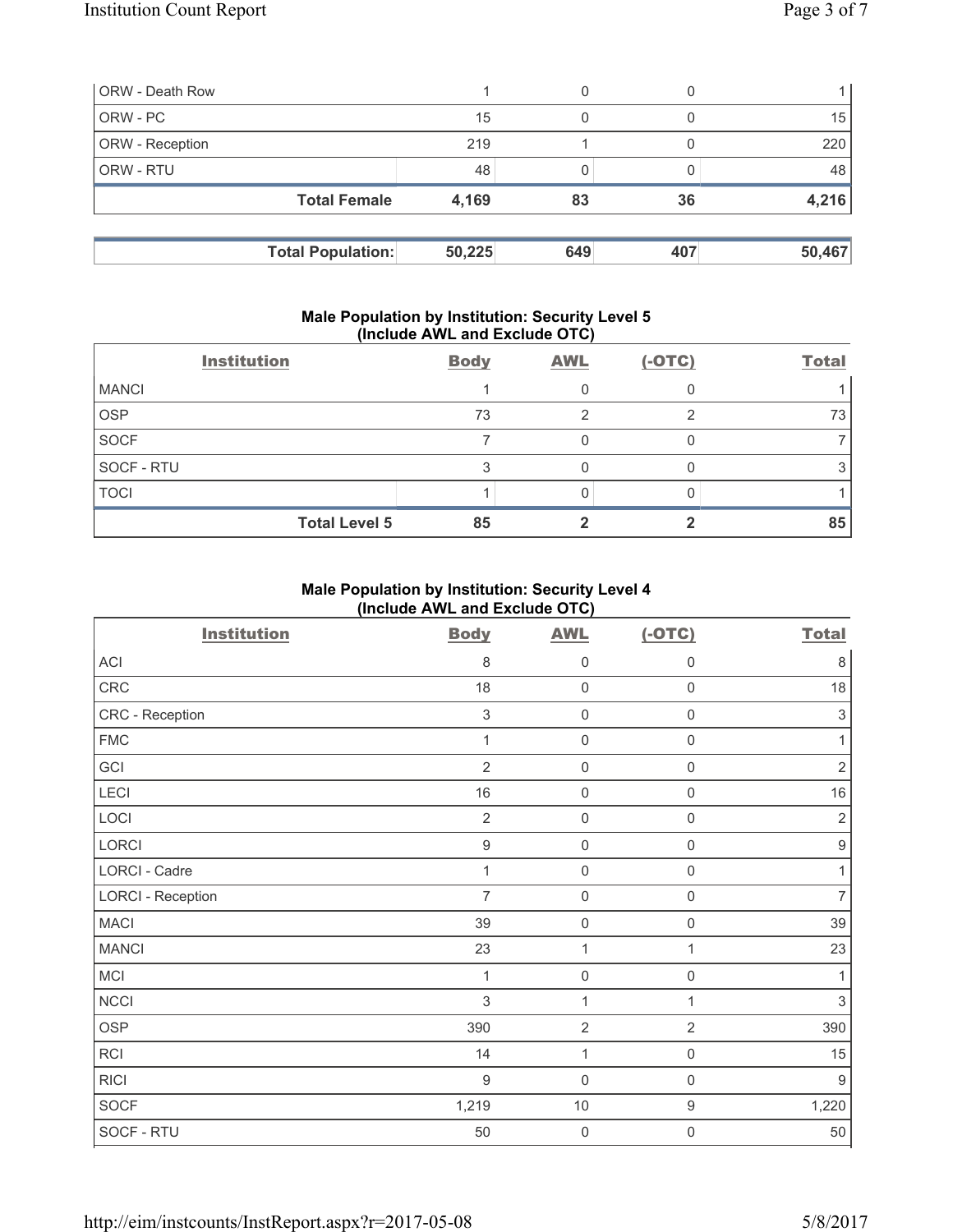| <b>TCI</b>  |                      | 6     |    |    | 6               |
|-------------|----------------------|-------|----|----|-----------------|
| <b>TOCI</b> |                      | 183   |    |    | 184             |
| TOCI - PC   |                      | 17    |    |    | 17 <sub>1</sub> |
| <b>WCI</b>  |                      | 15    |    |    | 15              |
| WCI-RTU     |                      |       |    |    |                 |
|             | <b>Total Level 4</b> | 2,037 | 19 | 16 | 2,040           |

## **Male Population by Institution: Security Level 3 (Include AWL and Exclude OTC)**

| <b>Institution</b>                | <b>Body</b>         | <b>AWL</b>          | $(-OTC)$            | <b>Total</b>   |
|-----------------------------------|---------------------|---------------------|---------------------|----------------|
| <b>ACI</b>                        | 17                  | 1                   | 1                   | 17             |
| ACI-PC                            | $\overline{2}$      | $\mathbf 0$         | $\mathsf 0$         | $\sqrt{2}$     |
| <b>BECI</b>                       | $\overline{2}$      | $\mathbf 0$         | $\mathsf 0$         | $\overline{2}$ |
| CCI                               | $\mathsf 3$         | $\mathsf{O}\xspace$ | $\mathsf 0$         | $\sqrt{3}$     |
| <b>CRC</b>                        | 98                  | $\,$ 5 $\,$         | $\overline{5}$      | 98             |
| CRC - Cadre                       | 137                 | $\mathsf{O}\xspace$ | $\mathsf 0$         | 137            |
| CRC - Reception                   | 829                 | 11                  | $\,8\,$             | 832            |
| CRC - RTU                         | 54                  | $\mathsf{O}\xspace$ | $\mathsf 0$         | 54             |
| CRC - Youth                       | $\mathsf 0$         | $\mathbf 1$         | 1                   | 0              |
| <b>FMC</b>                        | $\sqrt{5}$          | $\mathbf{1}$        | $\mathsf{O}\xspace$ | $\,6$          |
| FMC - Intensive Care - Male (CMC) | $\overline{2}$      | $\mathbf 0$         | $\mathsf{O}\xspace$ | $\mathbf 2$    |
| GCI                               | $\mathsf{O}\xspace$ | $\mathbf{1}$        | $\mathsf 0$         | $\mathbf{1}$   |
| LECI                              | 2,020               | 18                  | 15                  | 2,023          |
| LOCI                              | 1                   | $\mathbf 0$         | $\mathbf 0$         | 1              |
| <b>LORCI</b>                      | 54                  | 32                  | 30                  | 56             |
| LORCI - Cadre                     | 104                 | $\mathsf{O}\xspace$ | $\mathsf 0$         | 104            |
| <b>LORCI - Reception</b>          | 609                 | $\mathsf{O}\xspace$ | $\mathsf{O}\xspace$ | 609            |
| <b>MACI</b>                       | 973                 | 10                  | $\overline{7}$      | 976            |
| <b>MANCI</b>                      | 2,206               | 26                  | 17                  | 2,215          |
| MANCI - Camp                      | $\mathbf 1$         | $\mathsf{O}\xspace$ | $\mathsf 0$         | 1              |
| MCI                               | $\mathbf{1}$        | $\mathsf{O}\xspace$ | $\mathsf 0$         | 1              |
| <b>NCCI</b>                       | 6                   | $\mathbf{1}$        | $\mathbf{1}$        | $\,6$          |
| <b>NCI</b>                        | $\mathbf 1$         | $\mathsf{O}\xspace$ | $\mathsf 0$         | 1              |
| OSP - Camp                        | $\mathbf{1}$        | $\mathsf{O}\xspace$ | $\mathsf 0$         | 1              |
| PCI                               | 33                  | $\mathsf 3$         | $\mathbf 0$         | 36             |
| RCI                               | 1,903               | $17\,$              | 12                  | 1,908          |
| SOCF                              | $\overline{4}$      | $\mathsf{O}\xspace$ | $\mathsf 0$         | 4              |
| SOCF - RTU                        | $\mathfrak{S}$      | $\mathsf{O}\xspace$ | $\mathsf{O}\xspace$ | $\mathfrak{S}$ |
| <b>TCI</b>                        | 1,044               | 22                  | 12                  | 1,054          |
| TCI - Camp                        | $\mathbf{1}$        | $\mathsf{O}\xspace$ | $\mathsf{O}\xspace$ | 1              |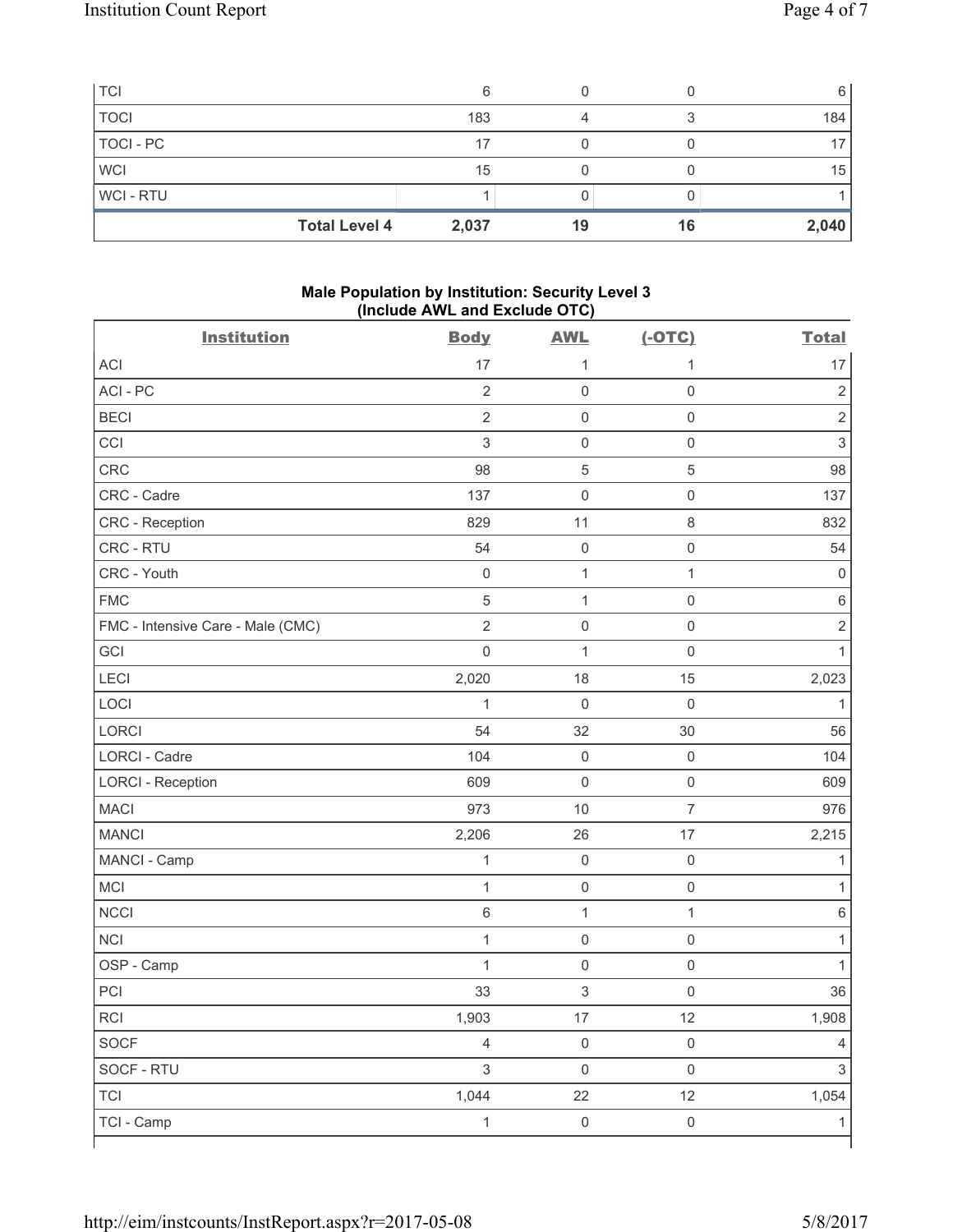| <b>TOCI</b>          | 579    |     |     | 580    |
|----------------------|--------|-----|-----|--------|
| TOCI - PC            | 79     |     |     | 79     |
| <b>WCI</b>           | 1,115  |     |     | 1,118  |
| WCI-RTU              | 88     |     |     | 88     |
| <b>Total Level 3</b> | 11,975 | 155 | 111 | 12,019 |

## **Male Population by Institution: Security Level 2 (Include AWL and Exclude OTC)**

| <b>Institution</b>                | <b>Body</b>    | <b>AWL</b>                | $(-OTC)$                  | <b>Total</b> |
|-----------------------------------|----------------|---------------------------|---------------------------|--------------|
| <b>ACI</b>                        | 719            | 6                         | 1                         | 724          |
| ACI-PC                            | 78             | $\mathbf 0$               | $\mathsf{O}\xspace$       | 78           |
| <b>ACI - RTU</b>                  | 77             | $\mathbf 0$               | $\mathsf 0$               | 77           |
| <b>BECI</b>                       | 1,405          | 25                        | 18                        | 1,412        |
| CCI                               | 1,871          | 15                        | 11                        | 1,875        |
| CRC                               | 184            | $\overline{4}$            | $\mathfrak{Z}$            | 185          |
| CRC - Cadre                       | 111            | $\mathbf 1$               | $\mathsf 0$               | 112          |
| CRC - Reception                   | 174            | $\,8\,$                   | $\,6\,$                   | 176          |
| CRC - RTU                         | $\mathbf{1}$   | $\mathsf{O}\xspace$       | $\mathsf 0$               | 1            |
| CRC - Youth                       | $\mathbf{1}$   | $\mathbf{1}$              | $\mathbf{1}$              | $\mathbf{1}$ |
| <b>FMC</b>                        | $\overline{7}$ | $\mathbf{1}$              | $\mathsf 0$               | 8            |
| FMC - Intensive Care - Male (CMC) | 19             | $\mathsf{O}\xspace$       | $\mathsf{O}\xspace$       | 19           |
| GCI                               | 589            | $\ensuremath{\mathsf{3}}$ | $\sqrt{2}$                | 590          |
| <b>GCI-RTU</b>                    | 39             | $\mathbf 0$               | $\mathbf 0$               | 39           |
| <b>LAECI</b>                      | 1,073          | 16                        | 15                        | 1,074        |
| <b>LECI</b>                       | 11             | $\mathsf{O}\xspace$       | $\mathsf 0$               | 11           |
| LOCI                              | 1,217          | 13                        | $\mathsf g$               | 1,221        |
| <b>LORCI</b>                      | 115            | 30                        | 27                        | 118          |
| <b>LORCI - Cadre</b>              | 47             | $\mathsf{O}\xspace$       | $\mathsf 0$               | 47           |
| <b>LORCI - Reception</b>          | 263            | $\mathsf 0$               | $\mathsf 0$               | 263          |
| <b>MACI</b>                       | 51             | $\mathbf{1}$              | $\mathbf{1}$              | 51           |
| <b>MANCI</b>                      | 5              | $\mathbf 1$               | $\mathbf{1}$              | $\sqrt{5}$   |
| MCI                               | 1,478          | 16                        | $\,6\,$                   | 1,488        |
| MCI - Camp                        | $\mathbf 1$    | $\mathbf 0$               | $\mathbf 0$               | 1            |
| <b>NCCI</b>                       | 1,416          | 12                        | 11                        | 1,417        |
| NCI                               | 1,702          | 29                        | 26                        | 1,705        |
| PCI                               | 707            | $\boldsymbol{9}$          | $\ensuremath{\mathsf{3}}$ | 713          |
| RCI                               | 177            | $\mathsf{O}\xspace$       | $\mathsf 0$               | 177          |
| <b>RICI</b>                       | 1,499          | $20\,$                    | $10$                      | 1,509        |
| SCI                               | 902            | $\boldsymbol{9}$          | $\sqrt{5}$                | 906          |
| <b>TCI</b>                        | $\overline{2}$ | $\mathsf{O}\xspace$       | $\mathsf{O}\xspace$       | $\sqrt{2}$   |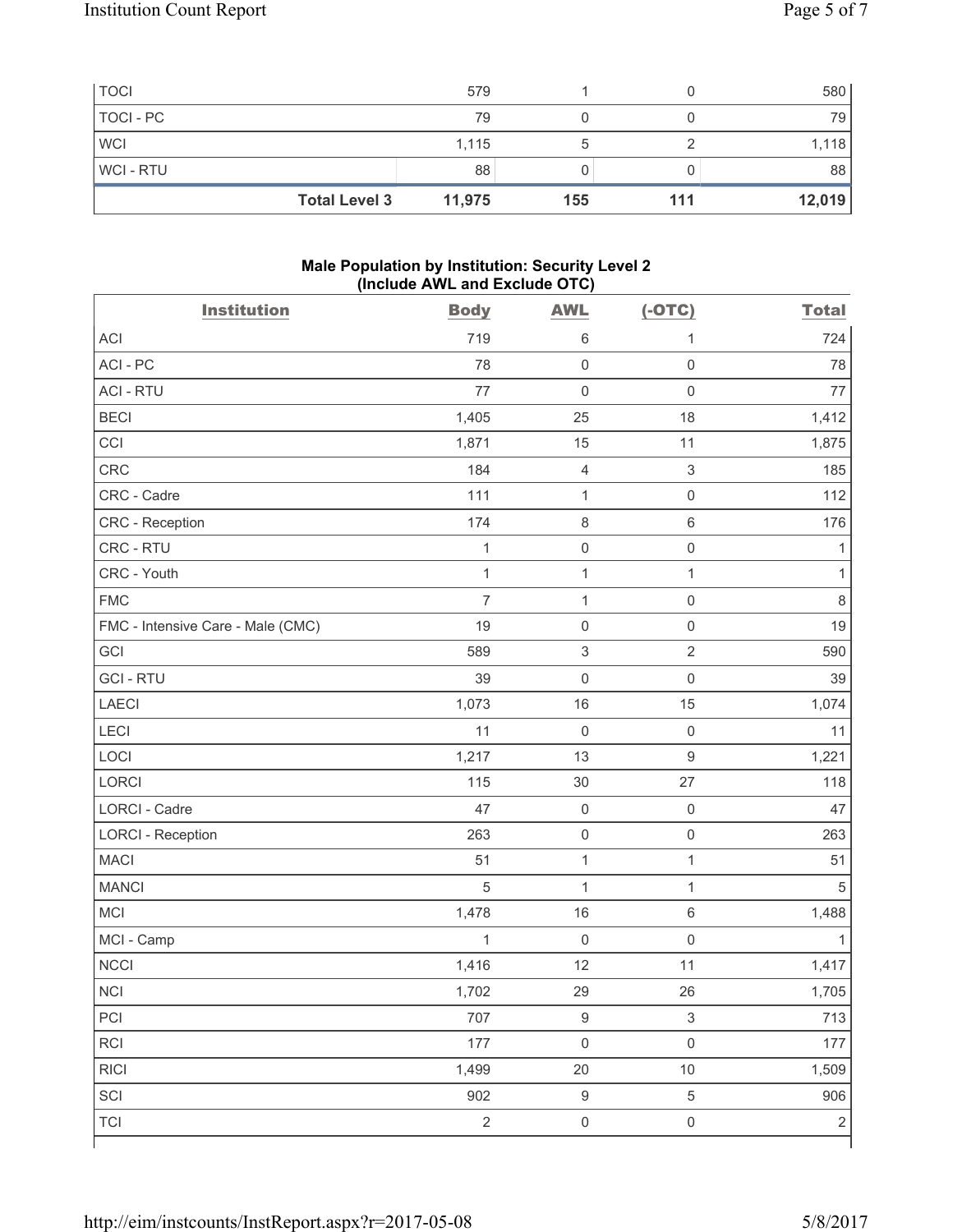| <b>TOCI</b>          |        |     |     |                 |
|----------------------|--------|-----|-----|-----------------|
| <b>WCI</b>           | 18     |     |     | 18 <sup>1</sup> |
| <b>WCI-RTU</b>       |        |     |     |                 |
| <b>Total Level 2</b> | 15,970 | 220 | 156 | 16,034          |

#### **Male Population by Institution: Security Level 1 (Include AWL and Exclude OTC)**

| <b>Institution</b>                | <b>Body</b>    | <b>AWL</b>                | $(-OTC)$                  | <b>Total</b>   |
|-----------------------------------|----------------|---------------------------|---------------------------|----------------|
| <b>ACI</b>                        | 694            | $\ensuremath{\mathsf{3}}$ | $\boldsymbol{0}$          | 697            |
| ACI - PC                          | $\overline{2}$ | $\mathsf 0$               | $\mathsf{O}\xspace$       | $\overline{2}$ |
| <b>ACI - RTU</b>                  | 35             | $\mathsf{O}\xspace$       | $\mathsf{O}\xspace$       | 35             |
| <b>BECI</b>                       | 795            | $\,8\,$                   | $\sqrt{3}$                | 800            |
| <b>BECI - Camp</b>                | 484            | $\mathsf 0$               | $\mathsf{O}\xspace$       | 484            |
| CCI                               | 735            | $\boldsymbol{9}$          | $\overline{2}$            | 742            |
| <b>CRC</b>                        | 109            | $\sqrt{5}$                | $\overline{4}$            | 110            |
| CRC - Reception                   | 82             | $\,$ 3 $\,$               | $\overline{2}$            | 83             |
| CRC - RTU                         | $\mathbf{1}$   | $\mathsf 0$               | $\mathsf{O}\xspace$       | $\mathbf{1}$   |
| <b>FMC</b>                        | 424            | $\mathbf 5$               | $\mathbf{1}$              | 428            |
| FMC - Intensive Care - Male (CMC) | 22             | $\mathsf{O}\xspace$       | $\mathsf 0$               | 22             |
| GCI                               | 541            | 11                        | $\ensuremath{\mathsf{3}}$ | 549            |
| GCI - Camp                        | 767            | $\mathsf{O}\xspace$       | $\mathsf{O}\xspace$       | 767            |
| <b>GCI-RTU</b>                    | 16             | $\mathsf{O}\xspace$       | $\mathsf{O}\xspace$       | 16             |
| <b>LAECI</b>                      | 705            | $\overline{4}$            | $\overline{4}$            | 705            |
| LECI                              | 9              | $\mathbf{1}$              | $\mathsf 0$               | 10             |
| LECI - Camp                       | 166            | $\mathsf 0$               | $\mathsf 0$               | 166            |
| LOCI                              | 1,023          | $\mathbf{1}$              | $\mathbf 0$               | 1,024          |
| <b>LORCI</b>                      | 56             | 15                        | 15                        | 56             |
| <b>LORCI - Cadre</b>              | 9              | $\mathsf 0$               | $\mathbf 0$               | 9              |
| <b>LORCI - Reception</b>          | 182            | $\mathbf{1}$              | $\mathsf 0$               | 183            |
| MACI - Minimum                    | 1,292          | $\boldsymbol{9}$          | 8                         | 1,293          |
| <b>MANCI</b>                      | 13             | $\sqrt{5}$                | $\overline{4}$            | 14             |
| MANCI - Camp                      | 422            | $\mathsf 0$               | $\mathsf{O}\xspace$       | 422            |
| MCI                               | 488            | $\overline{\mathcal{I}}$  | $\sqrt{2}$                | 493            |
| MCI - Camp                        | 331            | $\mathsf{O}\xspace$       | $\mathsf{O}\xspace$       | 331            |
| <b>NCCI</b>                       | 993            | 12                        | $\,$ 5 $\,$               | 1,000          |
| NCCI - Camp                       | 469            | $\mathsf{O}\xspace$       | $\mathsf{O}\xspace$       | 469            |
| <b>NCI</b>                        | 737            | $\overline{7}$            | $\,6\,$                   | 738            |
| <b>OSP</b>                        | $\mathbf{1}$   | $\overline{2}$            | $\mathbf{1}$              | $\overline{2}$ |
| OSP - Camp                        | 101            | $\mathsf{O}\xspace$       | $\mathsf{O}\xspace$       | 101            |
| PCI                               | 1,315          | 24                        | 10                        | 1,329          |